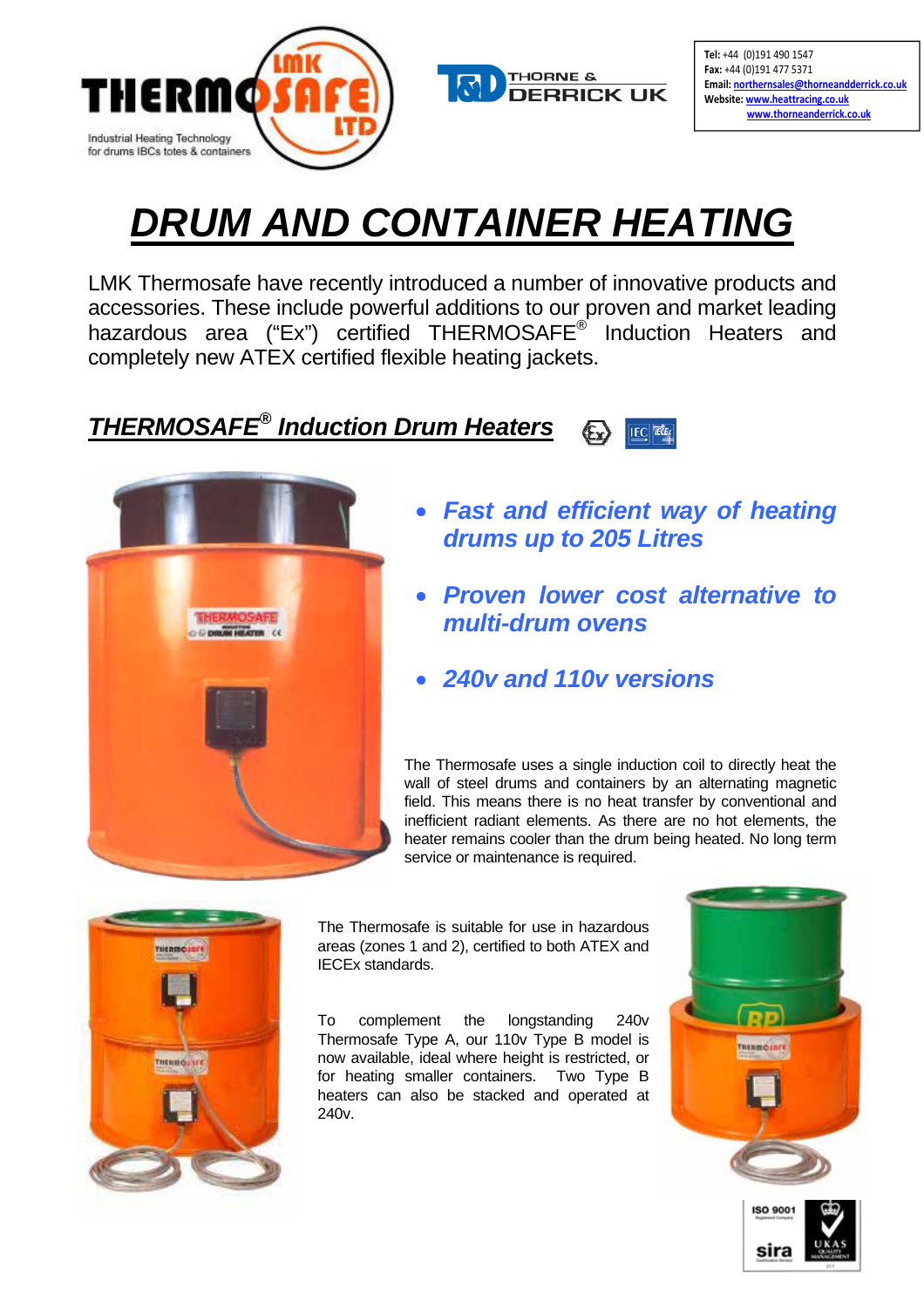

THORNE AND DERRICK UK - TRACE HEATING<br>TEL: 0044 (0)191 490 1547 FAX: 0044 (0)191 TEL: 0044 (0)191 490 1547 FAX: 0044 (0)191 477 5371<br>TEL: 0044 (0)191 977 4647 FAX: 0044 (0)117 477 5582 TAR: 0044 (0)117 477 5582 WWW.HEATTRACING.CO.UK WWW.THORNEANDDERRICK.CO.UK e-mail: northernsales@thorneandderrick.co.uk

# *Certified THERMOSAFE® Lifting Frame*

- *Suitable for single person operation*
- *Meets ATEX mechanical equipment regulations*

This mobile unit permits a single person to lift or lower the heater from the drum using a braked hand winch, and easily move the heater to other locations. A wide frame version is available to fit around larger pallets if required.

**Ex** 

**IEC** TECEX

# *THERMOSAFE® Top Hat*



### • *Minimises heat loss and increases efficiency.*

• *Can be used with Thermosafe and Faratherm, even in hazardous areas. (Rigid Top Hat)* 

A recent and useful addition to LMK's range of hazardous area products is the rigid THERMOSAFE<sup>®</sup> Top Hat. Designed to minimise heat loss and increase the efficiency of the heater. The addition of a THERMOSAFE<sup>®</sup> Top Hat has been shown to significantly reduce the time required to heat containers.

The Flexible Top Hat is a lower cost alternative for use in areas not requiring certification. It covers the exposed section of 205 Litre drums, increasing the maximum drum wall temperature by up to 50C.





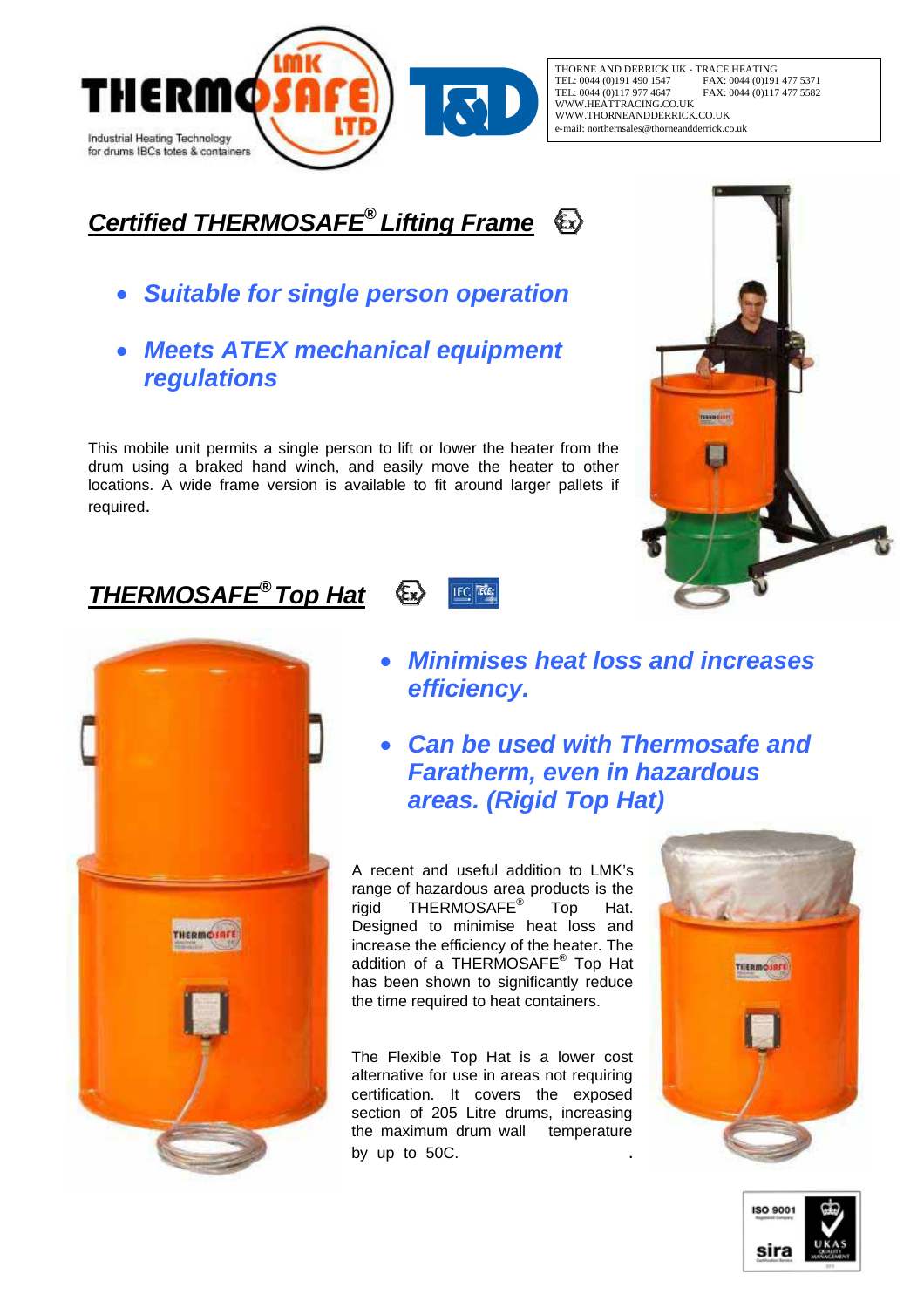

THORNE AND DERRICK UK - TRACE HEATING<br>TEL: 0044 (0)191 490 1547 FAX: 0044 (0)191 TEL: 0044 (0)191 490 1547 FAX: 0044 (0)191 477 5371<br>TEL: 0044 (0)117 977 4647 FAX: 0044 (0)117 477 5582 FAX: 0044 (0)117 477 5582 WWW.HEATTRACING.CO.UK WWW.THORNEANDDERRICK.CO.UK e-mail: northernsales@thorneandderrick.co.uk

#### *FARATHERM™ Base Heater*  **IEC** TECEX

- *Provides heat to the base of 205L and smaller containers*
- *Can be combined with other LMK Heating Products*
- *Hazardous area certified (ATEX and IECEx)*

This ATEX and IECEx certified product is the culmination of a number of year's research and development. It is designed to be safely used underneath most drums, and also in conjunction with a "Top-Hat" or our well known THERMOSAFE® Induction Heater.

The combined effect is a significant improvement in total melt times for difficult solids such as waxes and synthetic resins, whilst still keeping surface temperatures within certified limits.





### *DIGIHEAT Temperature Indicating Base Heater*

- *Provides heat to the base of 205L and smaller containers*
- *Digital Thermostat standard*

Top plate temperatures can be set and clearly displayed on the integral microprocessor temperature controller. The base heater can be used with or without our other drum heaters and accessories.